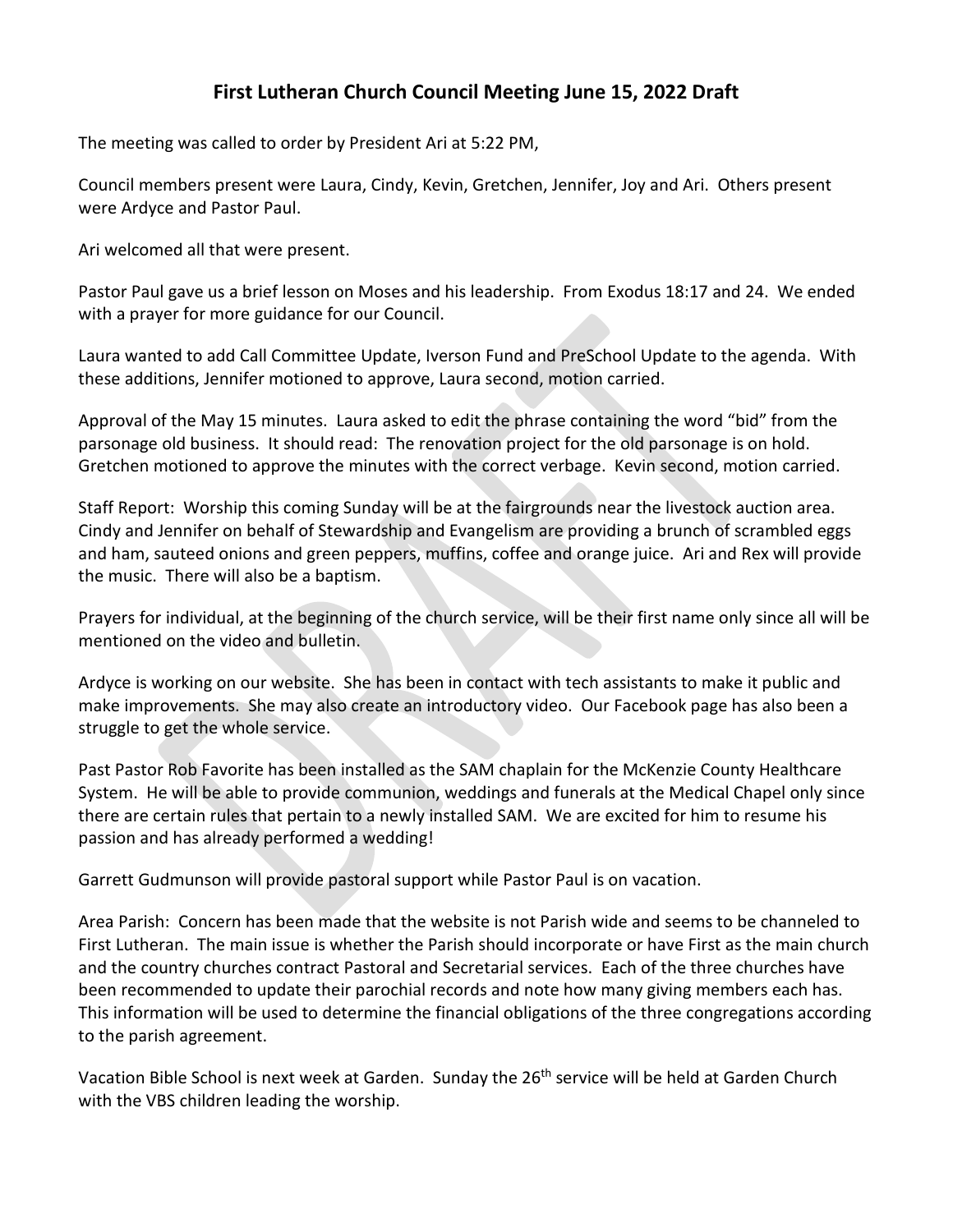WELCA: 82 quilts were shipped in May to the Ukraine. Kitchen supplies have been replenished. The Table Party was a great success. WELCA will provide the evening meal for the VBS children. The next meeting will be August 3rd.

## **Executive**: no report

**Finance**: Ardyce created a report that showed church attendance and FB viewers. Facebook viewer continue to rise. Our net income looked higher than normal due to the deposit of funds for the Bell Tower Repair. Although no start date has been established, they claim to be complete with the project by June 30<sup>th</sup>. Gretchen noted that we have \$390,000 available in the Ruth Iverson Fund for the purchase of the new parsonage. In the Ruth Iverson Investment Fund there is \$500,000. She is not sure how available those funds are and if there is a penalty for withdrawals. The Rothe Fund will provide 20% of a capital investment if it is for educational purposes. Gretchen will contact Kelly Peterson on the correct procedure for conducting the purchase of the new parsonage. Cindy motioned to approve the financial report, Joy second, motion carried.

**Property**: In a written report, Glen stated that the steel for the bell tower is currently being galvanized. Glen will contact the previous owners of the new parsonage and go over the mechanical workings. Once the sale is complete, we will need to get the home insured and utilities changed to First Lutheran. Jennifer mentioned she would like us to view the two parsonages. With that, the next property meeting will be held at the new one. This will be held on July 6<sup>th</sup> at 11:30 AM. There are some small updates in the basement being done for the upcoming preschool. We have an official quote from Tricorne on the AV system.

**Worship**: Pastor Paul will be on vacation June 26<sup>th</sup> to July 10<sup>th</sup>. He recommends developing an inhouse person to assist with leading worship during Pastoral absences. July 3<sup>rd</sup> will be a joint worship at First at 11:00. We may play the video that Bishop Craig has provided. July 10<sup>th</sup> will be Pastor Hillsland. Discussion was held on having joint worships during the summer months when attendance is down. The next meeting is August 2 at 10:00 AM. Gretchen mentioned that a possible substitute would be Brad Dokken's spouse. Joy mentioned that there has been concern of who is to open the church for those in charge of coffee hour since Caroline and Pastor are not always at the church by 10. Property will come up with a plan for the summer months.

**Stewardship and Evangelism:** The Table Party was a huge success and are able to send UMM a donation of around \$1500.00. We had 78 women attend and 6 men that served and cleaned up. Operation Kid Christmas will begin Oct. 1. We had a small turnout of only 4 council members show up for the Pick up the Patch. Next year we would like to see some youth attend as well. Cindy would like to pass out Patriotic cups filled with candy and poppers on the July 3<sup>rd</sup> service. The next meeting will August 2<sup>nd</sup> at Teddy's Lounge at 5:00 PM.

Youth and Education: VBS is scheduled June 21 and 22 at Garden with a fun Farm theme. June 26<sup>th</sup> the youth will lead worship and have a skit. Sunday School was discussed. The teachers need to go through the materials and determine what needs to be ordered. Rally Sunday is September 11<sup>th</sup>. Sunday School starts September 18<sup>th</sup>. July 18<sup>th</sup> is a special meeting to plan confirmation and will be inviting the families to attend for their input. Pastor encouraged having the parents attend and become as active as possible.